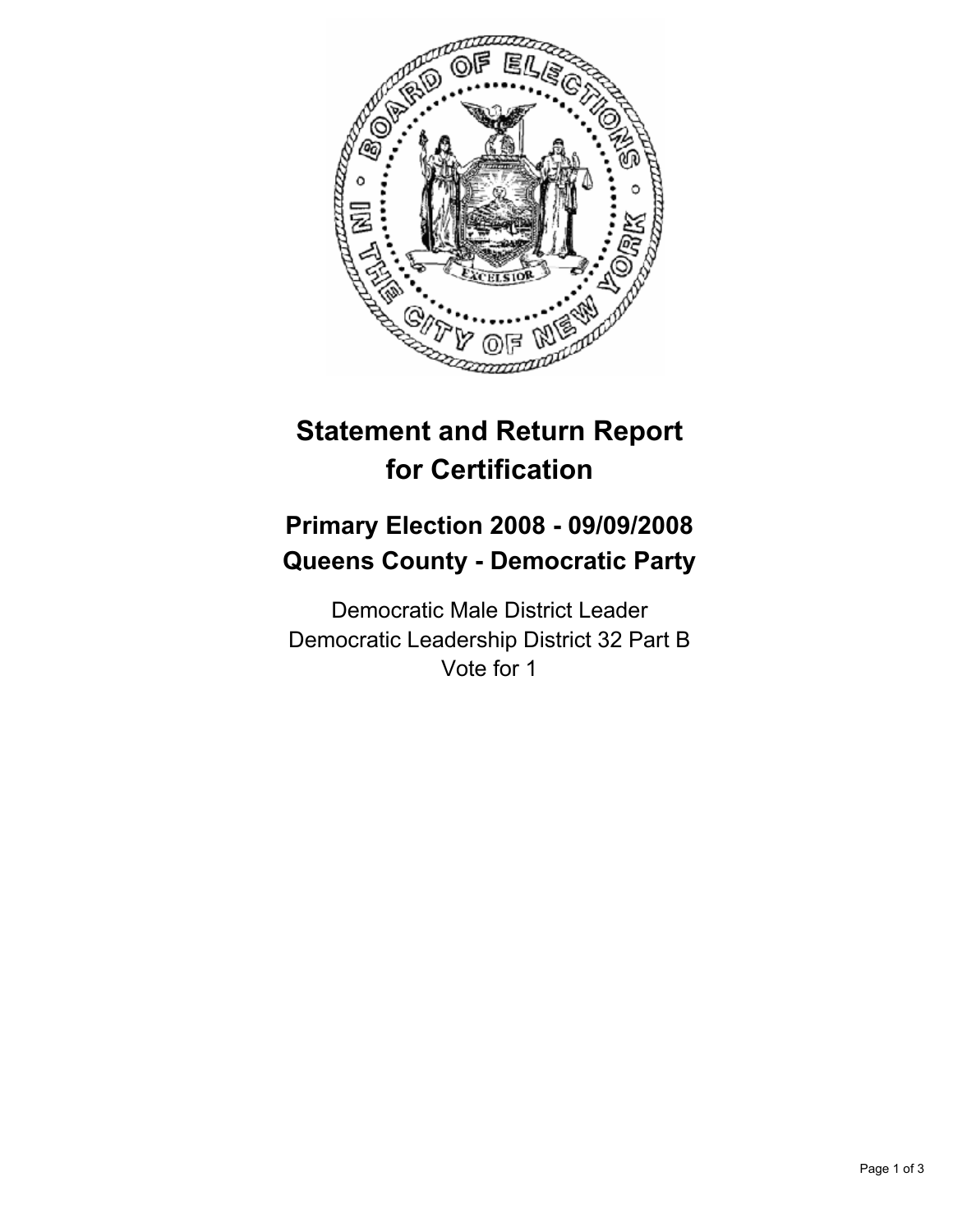

#### **Assembly District 32**

| <b>Total Votes</b> | 2,856 |
|--------------------|-------|
| THOMAS WHITE JR.   | 1,766 |
| LYNN NUNES         | 1,090 |
| AFFIDAVIT          | 110   |
| ABSENTEE/MILITARY  | 60    |
| <b>EMERGENCY</b>   |       |